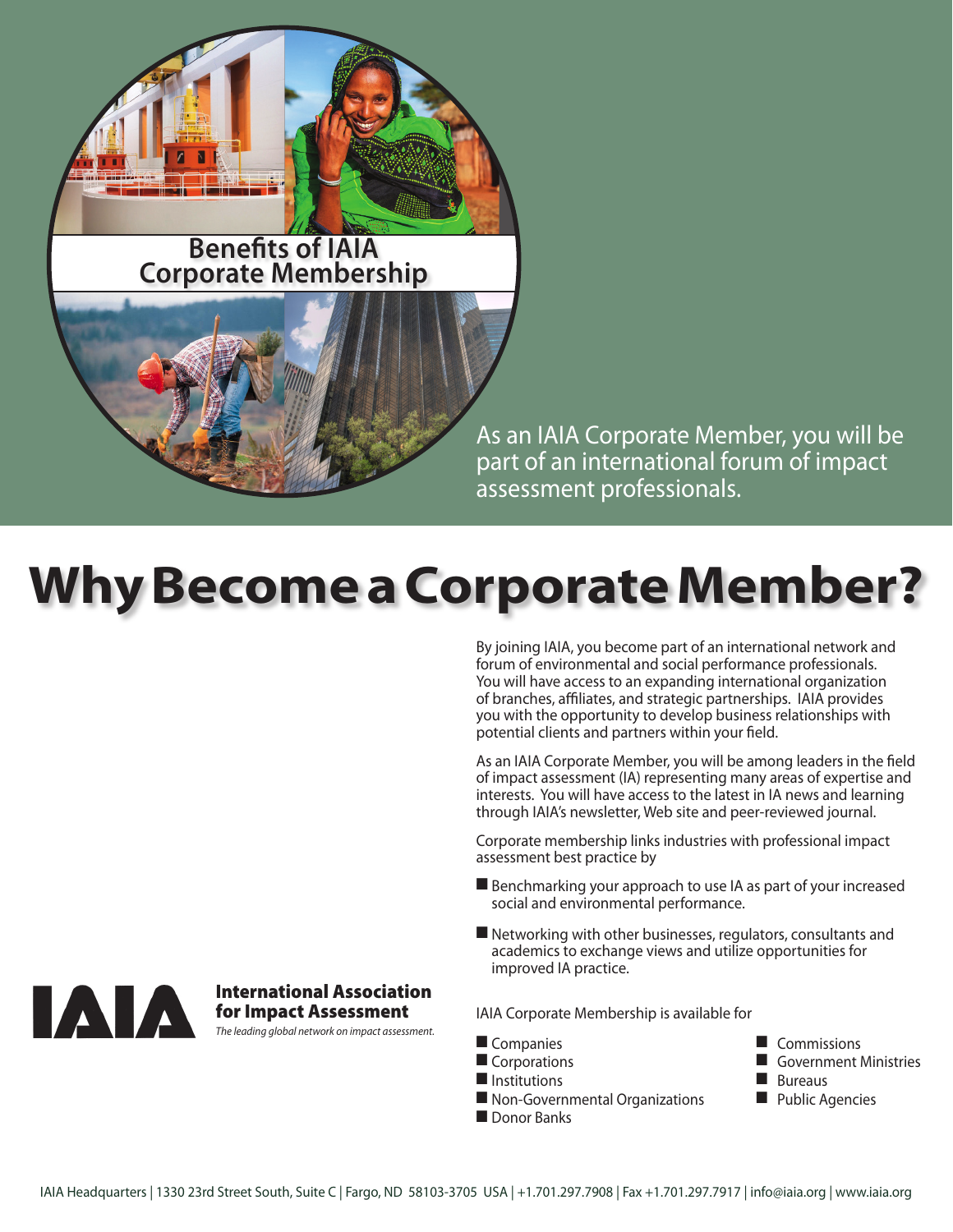

#### **Corporate Membership Benefits**

Corporate membership gives you similar benefits to an individual membership, plus additional benefits, including savings and increased exposure for your organization.

Choose from two corporate membership levels:

- Standard Corporate Member
- Stewardship Corporate Member

Upgrading to Steward-level membership gives you additional discounts, recognition for your contribution, and promotional opportunities.



# Become an IAIA Corporate Member Today

- **Establish your organization as a leader in social and environmental responsibility.**
- Connect with potential customers through IAIA's network, and its 700+ participants at IAIA's annual conferences.
- <sup>n</sup> Stay current in the latest international news and developments in IA, and receive the IAPA journal – the widely acclaimed international journal of IAIA.
- Demonstrate your company's commitment to IA and be recognized through IAIA members and affiliates.
- Learn how IA as practiced around the globe can benefit you in the work you do and how you can contribute to improved global IA practices.
- <sup>n</sup> Access outstanding training available on IA techniques at both the IAIA annual conferences and through customized in-house opportunities.
- $\blacksquare$  Raise the profile of your company's IA activities.
- **n** Show your company's leadership in applying IA.

### What Is Impact Assessment?

Impact assessment (IA) is a process and method to predict, plan for, and manage the effects of development on the ecological and human environment.

# About IAIA

IAIA is an organization that promotes and perfects the use of IA. It accomplishes this by connecting IA professionals and experts through its annual conferences and various online networks, offering training and education opportunities, and distributing best practice documents, a journal and newsletter, and other publications.

Established in 1980, the International Association for Impact Assessment is a global network and educational organization dedicated to supporting and developing international capacity in IA. The Association has members in more than 100 countries. IAIA seeks to ensure that environmental, social, economic and technical dimensions of decisions are understood by those making them.

#### Our mission, our vision, our values

IAIA is the leading global network on best practice in the use of IA for informed decision making regarding policies, programs, plans and projects.

IAIA believes the assessment of the environmental, social, economic, cultural and health implications for proposals to be a critical contribution to sound decision-making processes, and to equitable and sustainable development.

IAIA promotes the application of integrated and participatory approaches to IA, conducted to the highest professional standards.

IAIA provides an international forum for advancing innovation and communication of best practice in all forms of IA to further the development of local, regional, and global capacity in IA.

#### Capacity building

IAIA is committed to improving impact assessment practice worldwide. Through donations from members, industry and government, IAIA is able to offer extended membership, training, conference attendance and workshop participation to selected early-to-midcareer professionals who otherwise would not be able to be involved.

*Interested in partnering with IAIA for capacity building? Contact info@iaia.org for more information.*